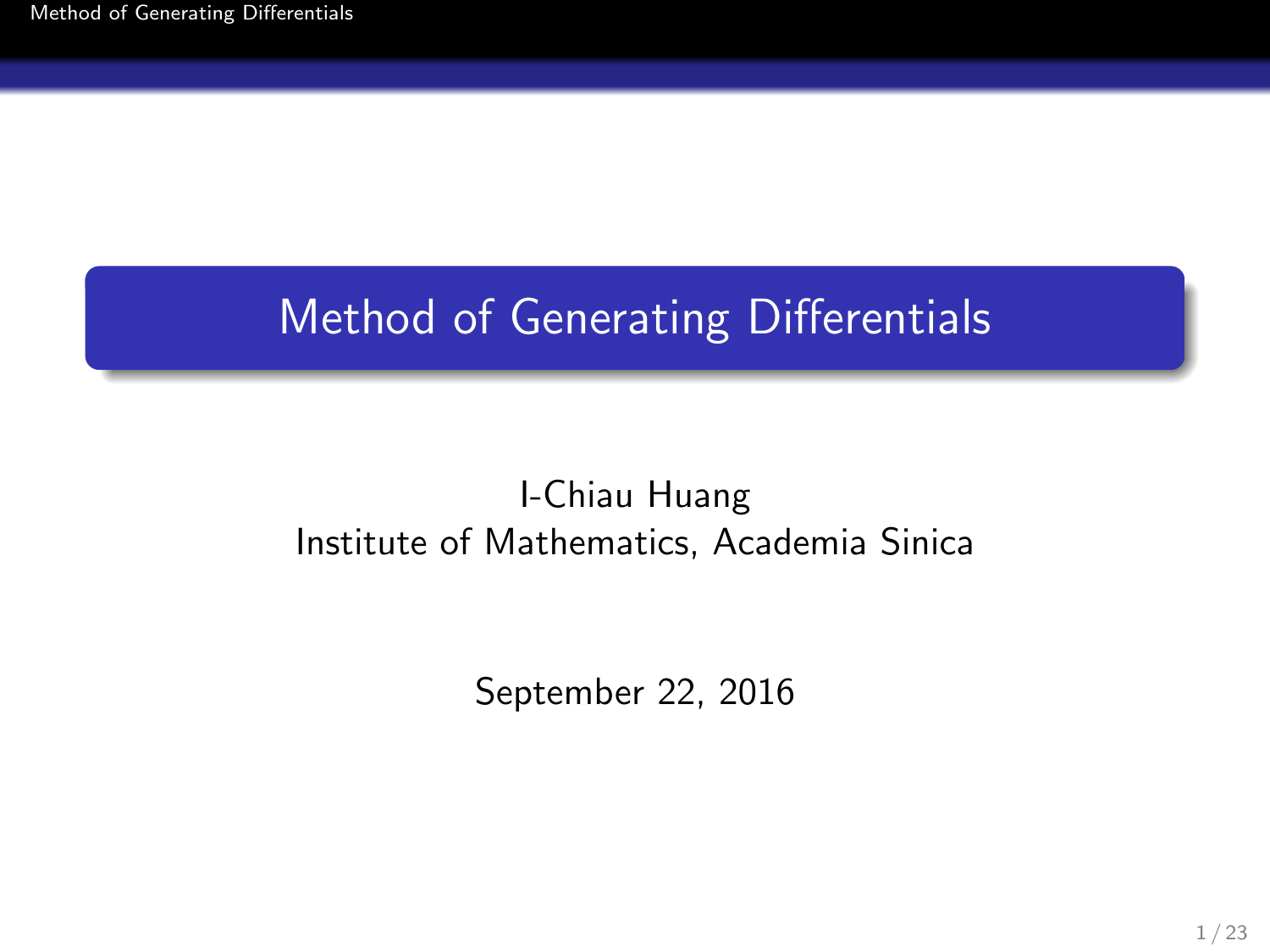For a sequence  $a_0, a_1, a_2, \cdots$  of numbers with combinatorial or number theoretic interests, we consider the (ordinary) power series

$$
a_0 + a_1 T + a_2 T^2 + \cdots
$$

or the (exponential) power series

$$
a_0 + a_1 T + a_2(T^2/2!) + a_3(T^3/3!) + \cdots
$$

in  $\mathbb{Q}[[T]]$ . For example,

$$
\begin{aligned}\n\bullet \sum_{k=0}^{n} \binom{n}{k} T^{k} &= (1+T)^{n}; \\
\bullet \sum_{k=0}^{\infty} \binom{n+k}{n} T^{k} &= \frac{1}{(1-T)^{n+1}};\n\end{aligned}
$$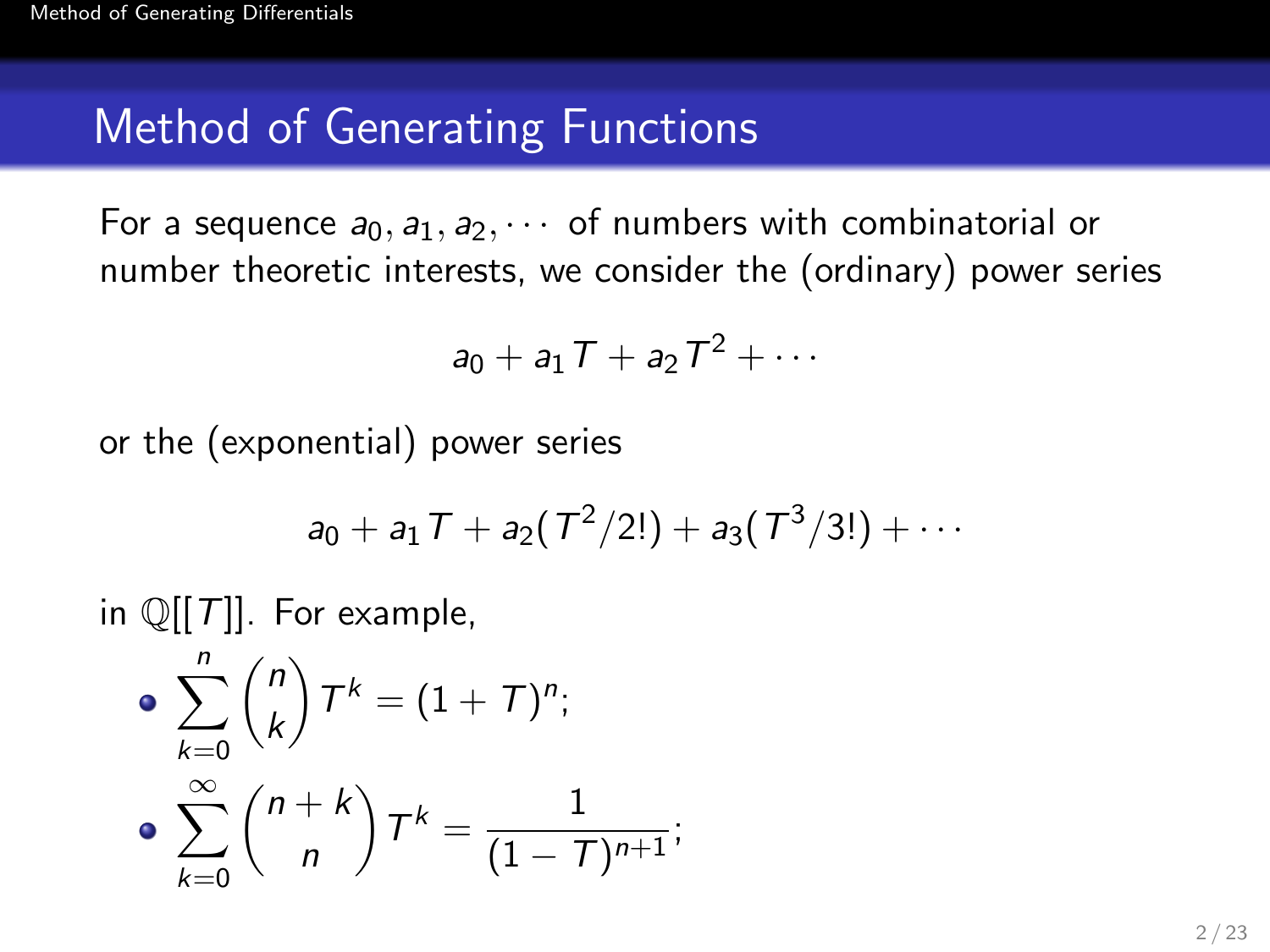$$
\bullet \sum_{k=0}^{\infty} \binom{2k}{k} T^k = \frac{1}{\sqrt{1-4T}};
$$

$$
\bullet \sum_{k=0}^{\infty} \frac{1}{k} T^k = -\log(1-T);
$$

- Catalan numbers  $C_i$  are defined by the power series  $C = \sum C_i T^i$  satisfying  $C = 1 + T C^2$ .
- Bernoulli numbers  $B_i$  are defined by

$$
\frac{7}{e^{\mathcal{T}}-1}=\sum_{i=0}^{\infty}B_i\frac{T_i}{i!}.
$$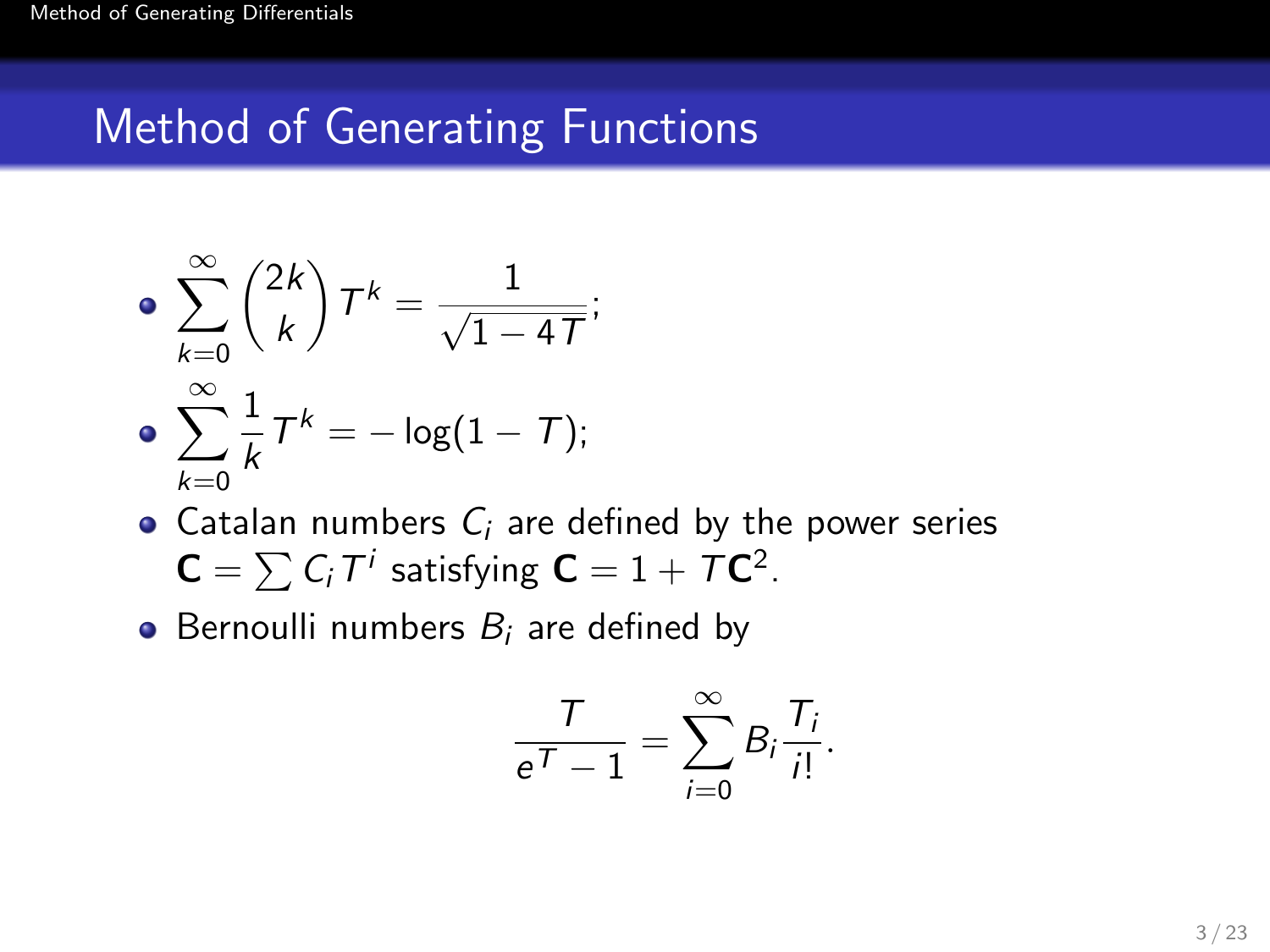The power series gives rise to a function defined in certain region of the complex plane. We may perform algebraic operations on these functions. For example,

$$
(1+T)^n + T(1+T)^n = (1+T)^{n+1}.
$$

To obtain combinatorial information from the functions, there are coefficient functionals. Given

$$
f = a_0 + a_1 T + a_2 T^2 + \cdots \in \mathbb{Q}[[T]],
$$

we define

$$
[T^i]f:=a_i.
$$

For example,

$$
\binom{n+1}{i} = [T^i](1+T)^{n+1} = [T^i](1+T)^n + [T^{i-1}](1+T)^n = \binom{n}{i} + \binom{n}{i-1}.
$$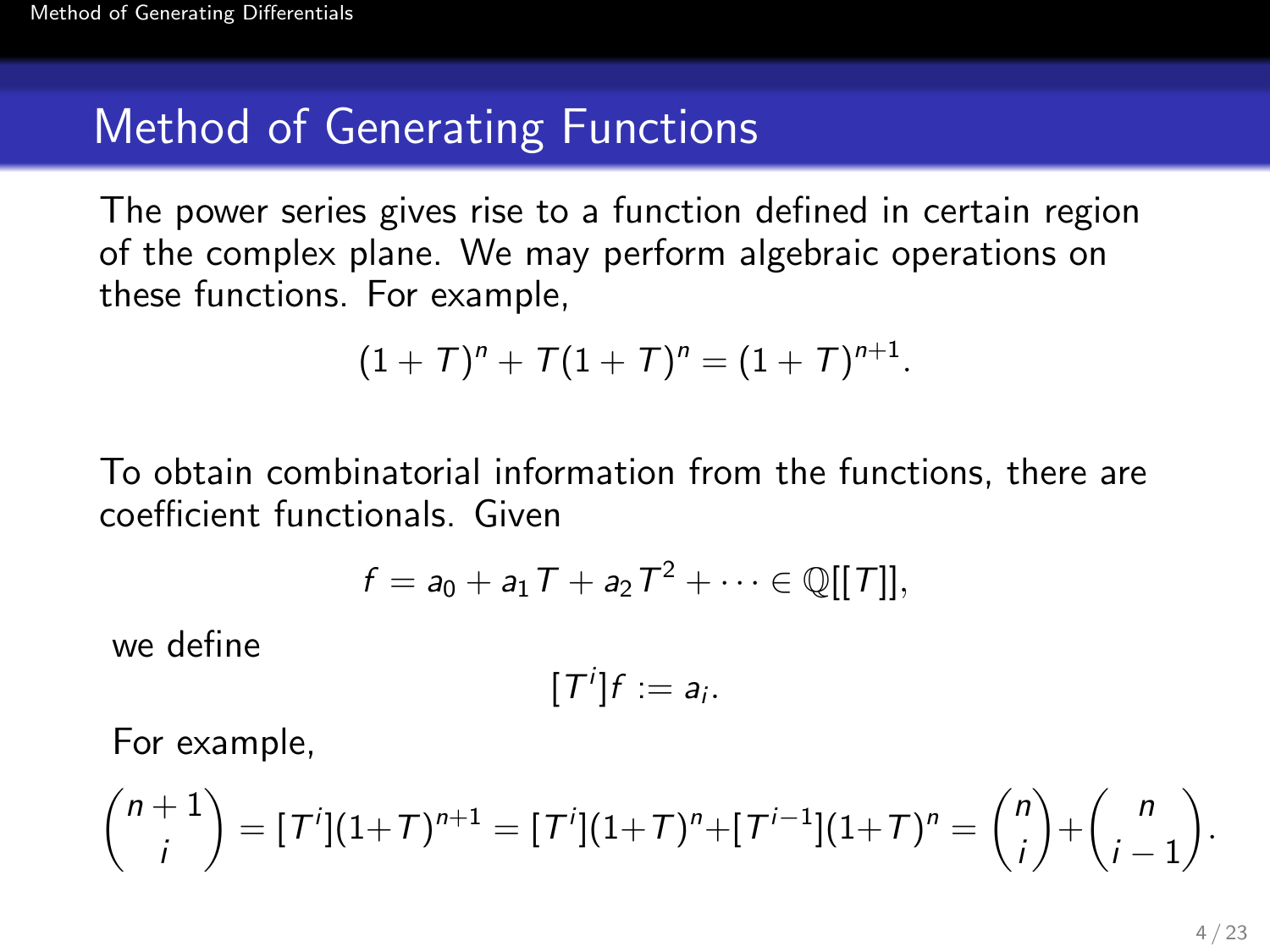If the functions are defined in an open set, we can also perform analytic operations. With some mild analytic condition on

$$
f = a_0 + a_1 T + a_2 T^2 + \cdots,
$$

we can extract coefficients by integration:

$$
\frac{1}{2\pi\sqrt{-1}}\oint \frac{f}{T^{i+1}}dT = a_i
$$

For example,

$$
\binom{n+1}{i} = \frac{1}{2\pi\sqrt{-1}} \oint \frac{(1+T)^{n+1}}{T^{i+1}} dT
$$
  
= 
$$
\frac{1}{2\pi\sqrt{-1}} \oint \frac{(1+T)^n}{T^{i+1}} dT + \frac{1}{2\pi\sqrt{-1}} \oint \frac{(1+T)^n}{T^i} dT
$$
  
= 
$$
\binom{n}{i} + \binom{n}{i-1}.
$$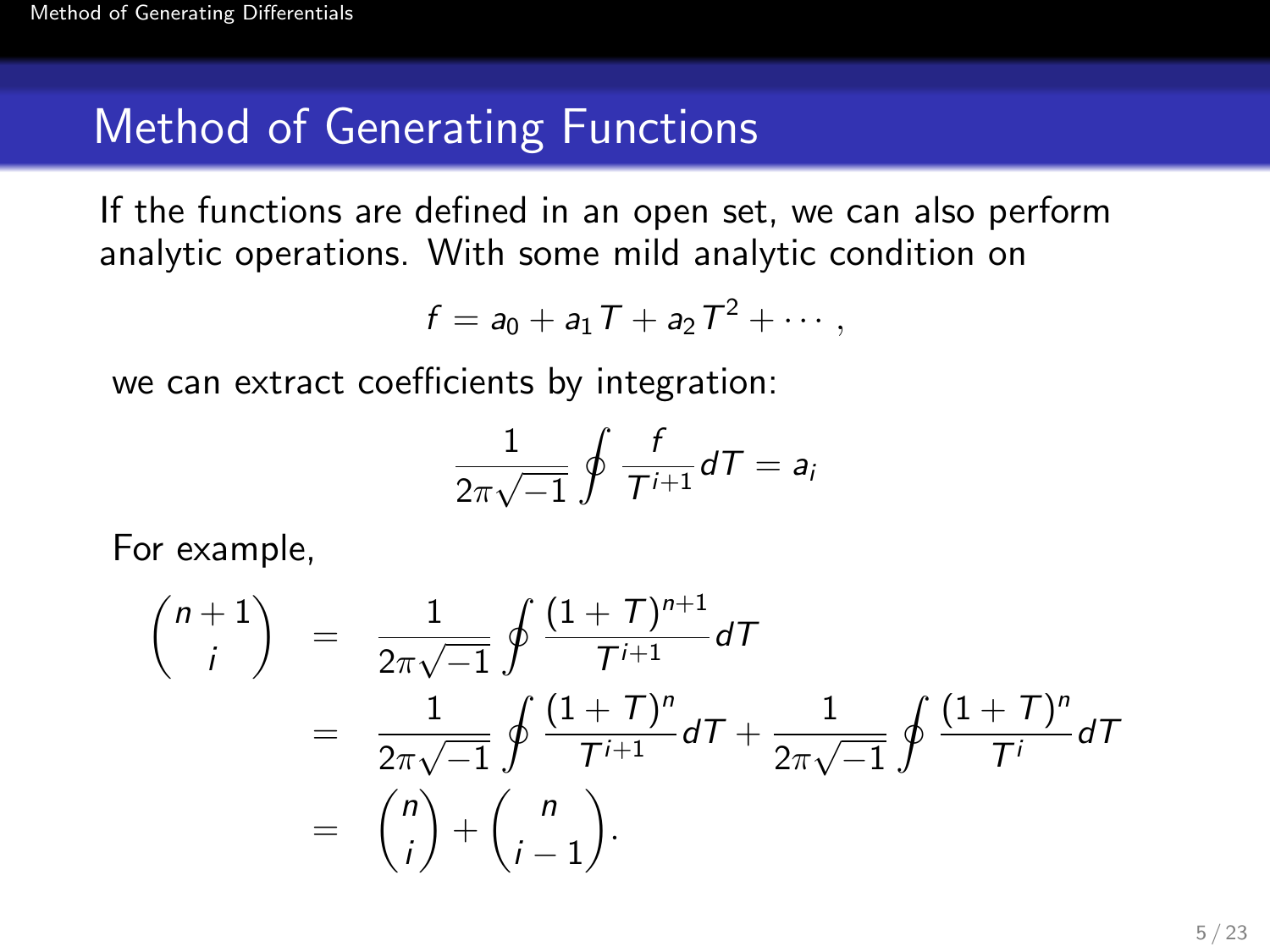The method of generating functions is enhanced by the Lagrange inversion formula. Let w be a power series in  $\kappa$ [[T]] defined by  $w = T\phi$  for an invertible power series  $\phi \in \kappa[[T]]$ . The Lagrange inversion formula asserts

$$
[Tn]w(T)k = \frac{k}{n}[Tn-k]\phi(T)n.
$$

In the book "Analytic combinatorics in several variables" by R. Pemantle and M. C. Wilson, a proof of Lagrange inversion is supplied, "because of the danger that the reader will stumble upon the more common and less illuminating formal power series proof".

We would like to provide a viewpoint from commutative algebra to the method of generating functions.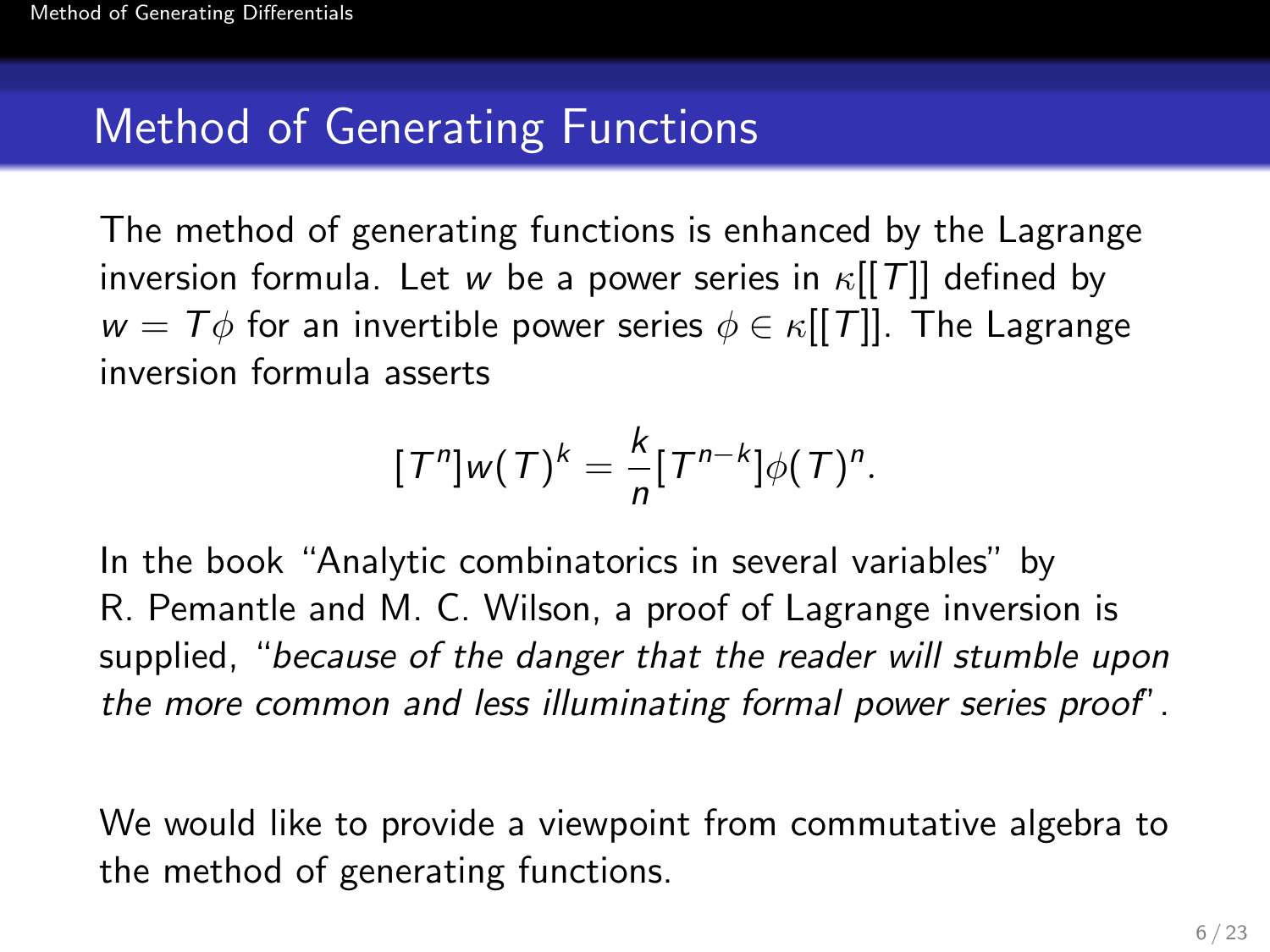# Power Series Rings

- Let  $\kappa$  be a field. We consider the ring  $\kappa[[X_1, \cdots, X_n]]$ . Look at vector spaces first...
- There is no canonical choice of variables for a power series ring over a field  $\kappa$ . For example, with  $Y = X/(1 - X)$  or with  $X = Y/(1 + Y)$ , we have  $\kappa[[X]] = \kappa[[Y]]$ .
- A power series ring R of n variables over a field  $\kappa$ is a complete regular local ring of Krull dimension  $n$ with the coefficient field  $\kappa$ .
- If  $X_1, \dots, X_n$  generate the maximal ideal of R, then  $R = \kappa[[X_1, \cdots, X_n]].$
- The notation  $\kappa[[X_1, \cdots, X_n]]$  means a power series ring over  $\kappa$ with variables  $X_1, \cdots, X_n$  specified.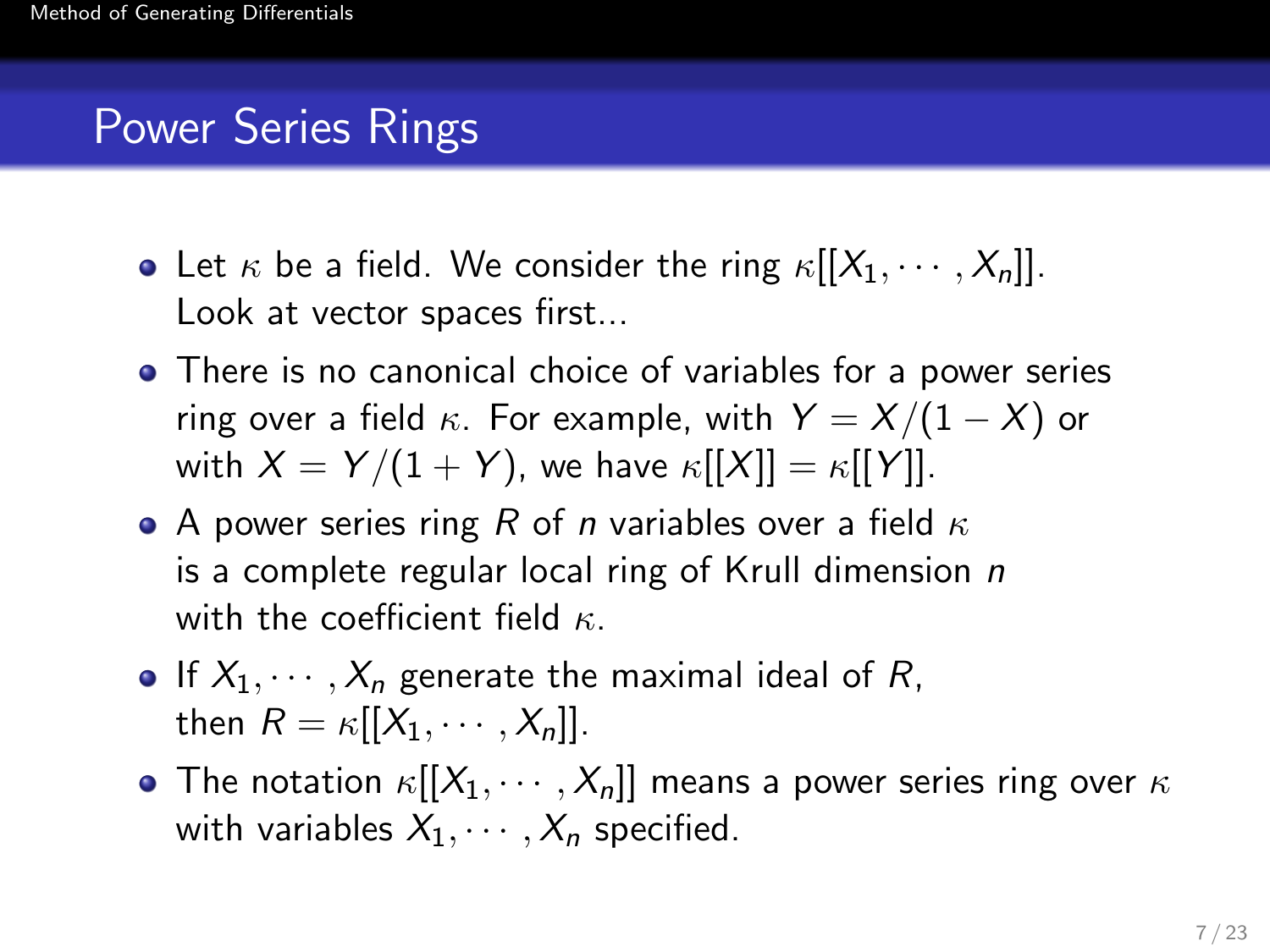## Derivations and Differentials

Let R be an algebra over a field  $\kappa$ . A  $\kappa$ -derivation from R to an R-module M is a  $\kappa$ -linear map  $\delta: R \to M$  satisfying the Leibniz rule:

$$
\delta(r_1r_2)=r_1\delta(r_2)+r_2\delta(r_1),\qquad r_1,r_2\in R.
$$

The universal object among all  $\kappa$ -derivation from R is called the module of differentials of R over  $\kappa$  and is denoted by  $\Omega_{R/\kappa}$ .

$$
\begin{array}{c}\nR \xrightarrow{d} \Omega_{R/\kappa} \\
\delta \downarrow \qquad \qquad \nearrow \\
M\n\end{array}
$$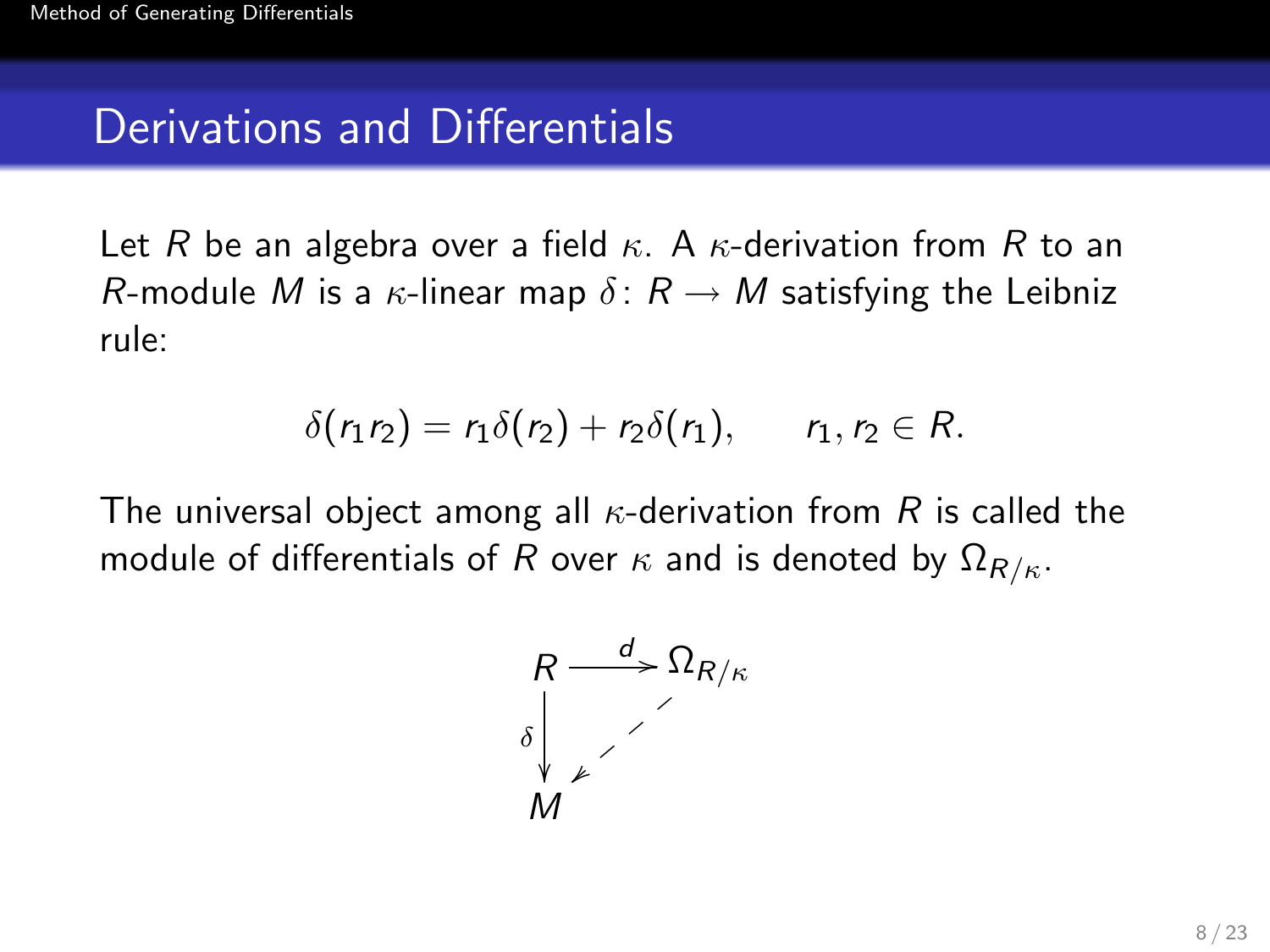# Derivations and Differentials

- The module of differentials of R over  $\kappa$  always exists.
- If  $R = \kappa[X_1, \cdots, X_n]$ , then  $\Omega_{R/\kappa}$  is free of rank *n*. Indeed,  $\Omega_{R/\kappa} = R dX_1 + \cdots + R dX_n$ .
- $\Omega_{\kappa[[X_1,\dots,X_n]]/\kappa}$  is not finite.

A  $\kappa$ -derivation  $\delta: R \to M$  is finite, if M is a finite R-module. The universal object among all finite  $\kappa$ -derivation from R is called the module of finite differentials of  $R$  over  $\kappa$  and is denoted by  $\tilde{\Omega}_{R/\kappa}.$ 

- The module of finite differentials of  $\kappa[[X_1, \cdots, X_n]]$  over  $\kappa$ exists.
- $\tilde{\Omega}_{\kappa[[X_{1},\cdots,X_{n}]]/\kappa}$  is free of rank  $n$  with basis  $dX_{1},\cdots,dX_{n}.$  $\wedge^n \tilde{\Omega}_{\kappa[[X_1,\cdots,X_n]]/\kappa} = \kappa[[X_1,\cdots,X_n]]dX_1\wedge \cdots \wedge dX_n.$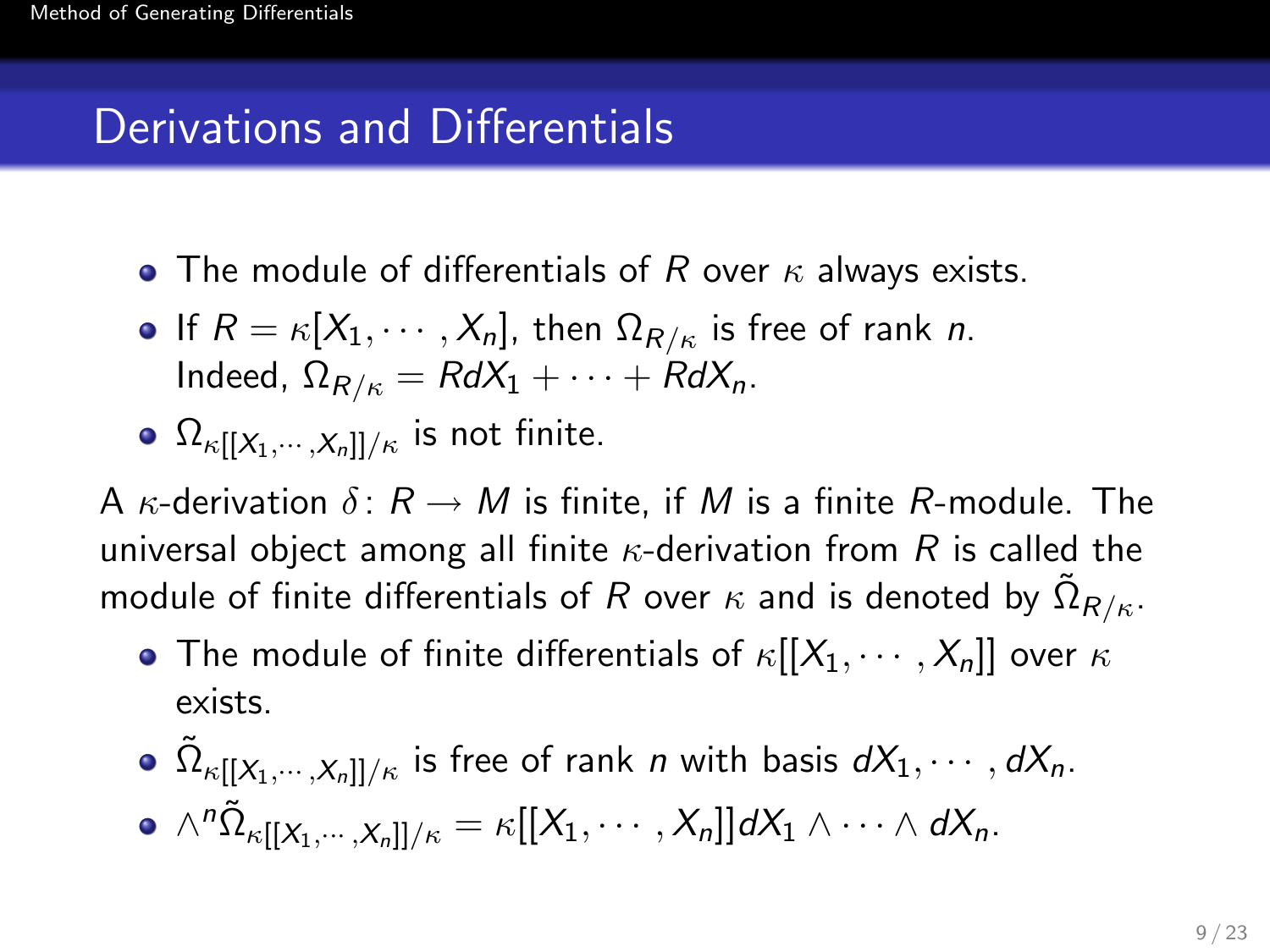# Local Cohomology

Let  $\alpha$  be an ideal of a Noetherian ring R. We consider the functor from the category of R-modules to itself given by

$$
\Gamma_{\mathfrak{a}}(M) := \{ m \in M : \mathfrak{a}^i m = 0 \text{ for some } i \}.
$$

The *n*-th right derived functor of  $\Gamma_a(-)$  is denoted by  $H_a^n(-)$ . If a is generate up to radical by  $f_1, \dots, f_n$ , we have an exact sequence

$$
\oplus_{i=1}^n M_{f_1\cdots \hat{f}_i\cdots f_n} \to M_{f_1\cdots f_n} \to H_{\mathfrak{a}}^n(M) \to 0.
$$

$$
\frac{f_1^{i-i_1}\cdots f_n^{i-i_n}\omega}{(f_1\cdots f_n)^i}\mapsto \left[\begin{array}{c}\omega\\f_1^{i_1},\cdots,f_n^{i_n}\end{array}\right],\qquad \omega\in M \text{ and } i>>0
$$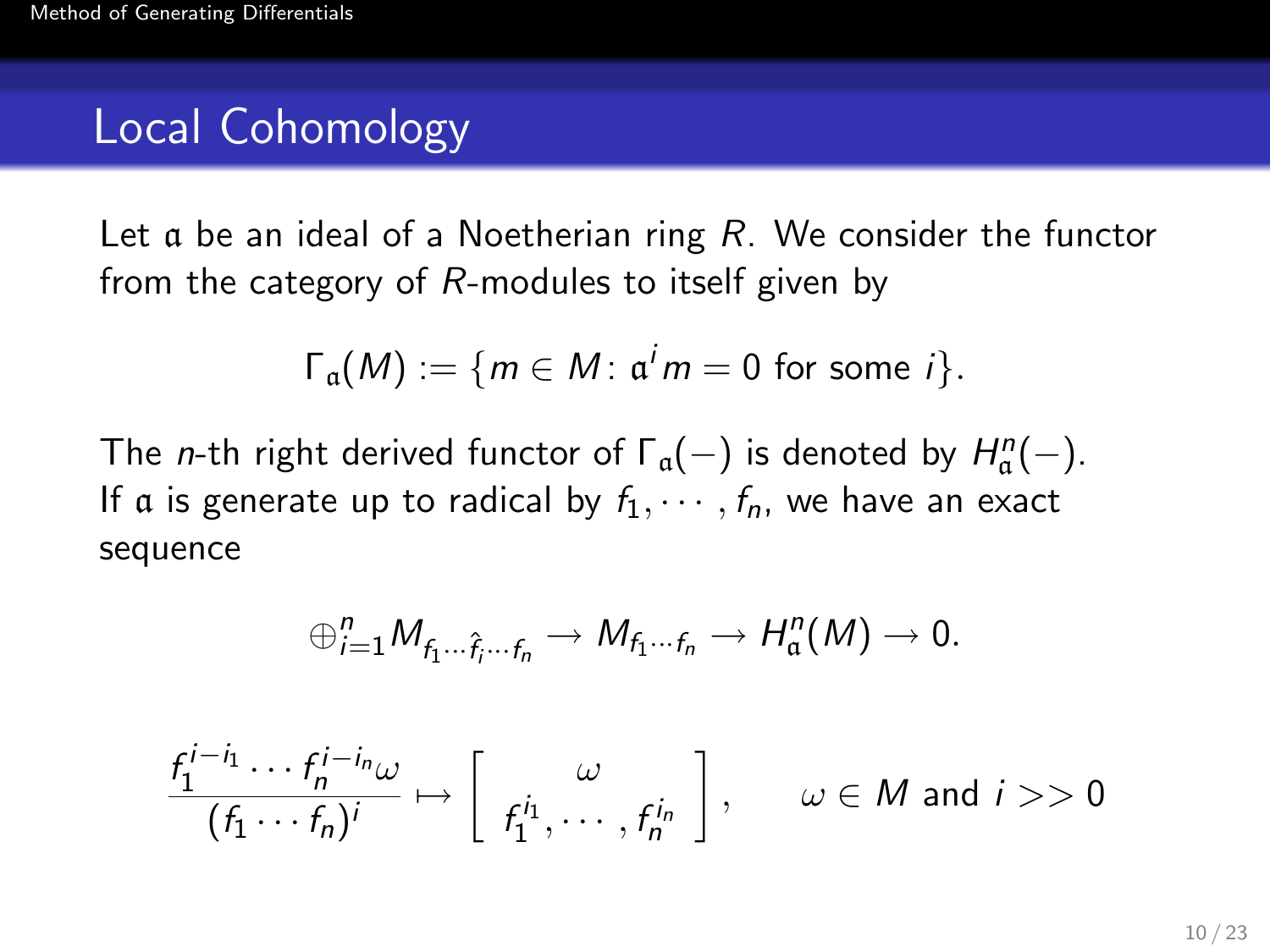# Local Cohomology

**linearity law** For  $\omega_1, \omega_2 \in M$ ,  $i_1, \dots, i_n > 0$ , and  $g_1, g_2 \in R$ ,

$$
\left[\begin{array}{c} g_1\omega_1+g_2\omega_2 \\ f_1^{i_1},\cdots,f_n^{i_n}\end{array}\right]=g_1\left[\begin{array}{c} \omega_1 \\ f_1^{i_1},\cdots,f_n^{i_n}\end{array}\right]+g_2\left[\begin{array}{c} \omega_2 \\ f_1^{i_1},\cdots,f_n^{i_n}\end{array}\right].
$$

**transformation law** Assume that  $\alpha$  is also generated up to radical by  $f'_1, \cdots, f'_n$ . For  $\omega \in M$ ,

$$
\left[\begin{array}{c} \omega \\ f_1,\cdots,f_\ell \end{array}\right] = \left[\begin{array}{c} \det(r_{ij})\omega \\ f'_1,\cdots,f'_\ell \end{array}\right],
$$

if  $f'_i = \sum_{j=1}^n r_{ij} f_j$  for  $i = 1, \cdots, n$ . vanishing law For  $\omega \in M$ ,

 $\sqrt{ }$ 

$$
\begin{bmatrix} \omega \\ f_1^{i_1}, \cdots, f_n^{i_n} \end{bmatrix} = 0
$$
  
if and only if  $(f_1^{i_1} \cdots f_n^{i_n})^s \omega \in (f_1^{i_1(s+1)}, \cdots, f_\ell^{i_n(s+1)})M$  for some  $s \ge 0$ .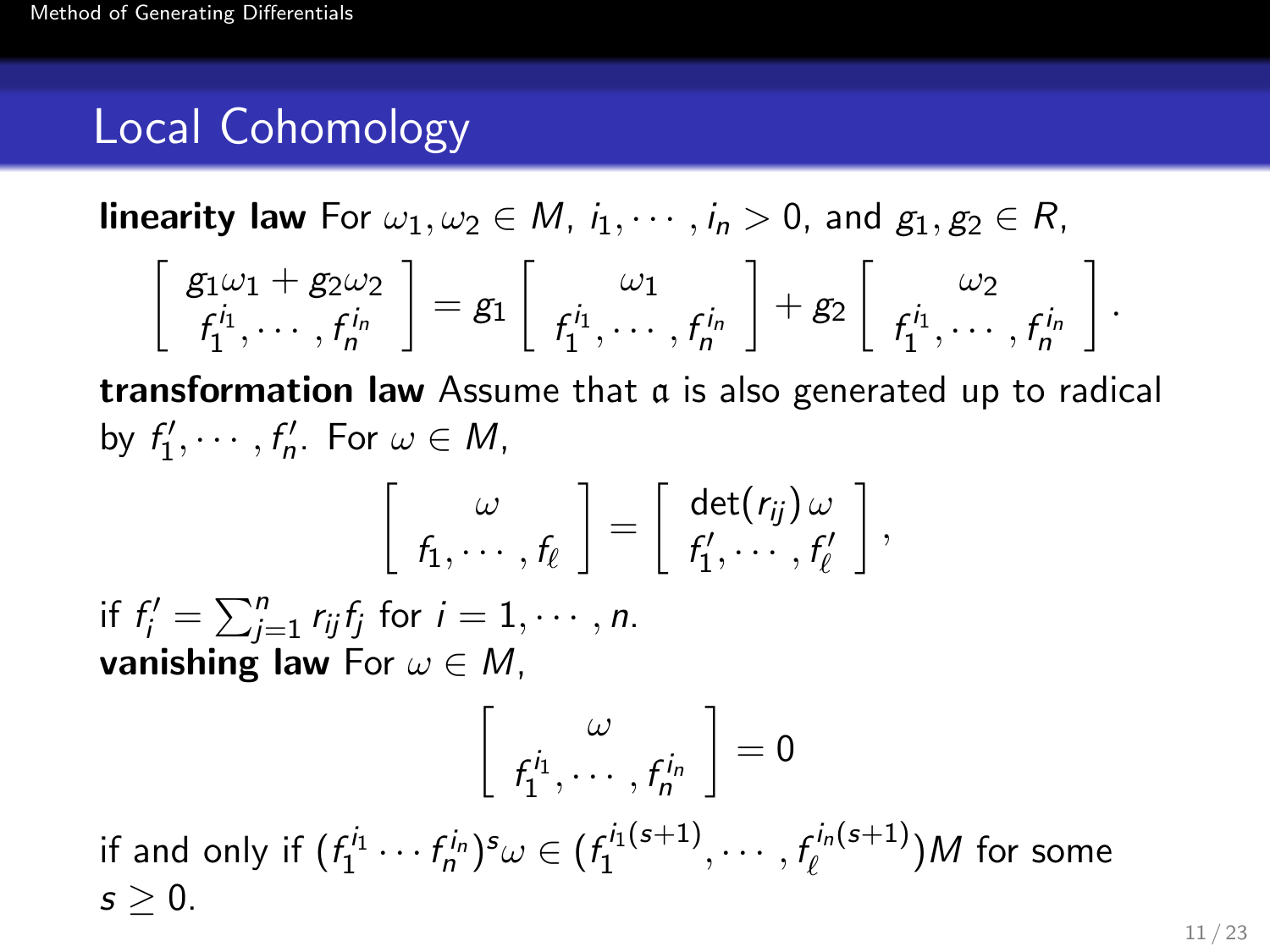Let  $R = \kappa[[X_1, \cdots, X_n]]$  and a be its maximal ideal. We define the residue map

$$
\text{res}_{X_1,\cdots,X_n}\colon H_{\mathfrak{a}}^n(\wedge^n \Omega_{\tilde{R}/\kappa})\to \kappa
$$

with respect to  $X_1, \cdots, X_n$  by

$$
\operatorname{res}_{X_1,\dots,X_n}\left[\sum b_{i_1\cdots i_n}X_1^{i_1}\cdots X_n^{i_n}dX_1\wedge\cdots\wedge dX_n\right]=b_{i_1\cdots i_n}.
$$

#### Theorem

If 
$$
R = \kappa[[X_1, \cdots, X_n]] = \kappa[[Y_1, \cdots, Y_n]],
$$
 then  $res_{X_1, \cdots, X_n} = res_{Y_1, \cdots, Y_n}.$ 

The residue map is a pairing for differentials and system of parameters.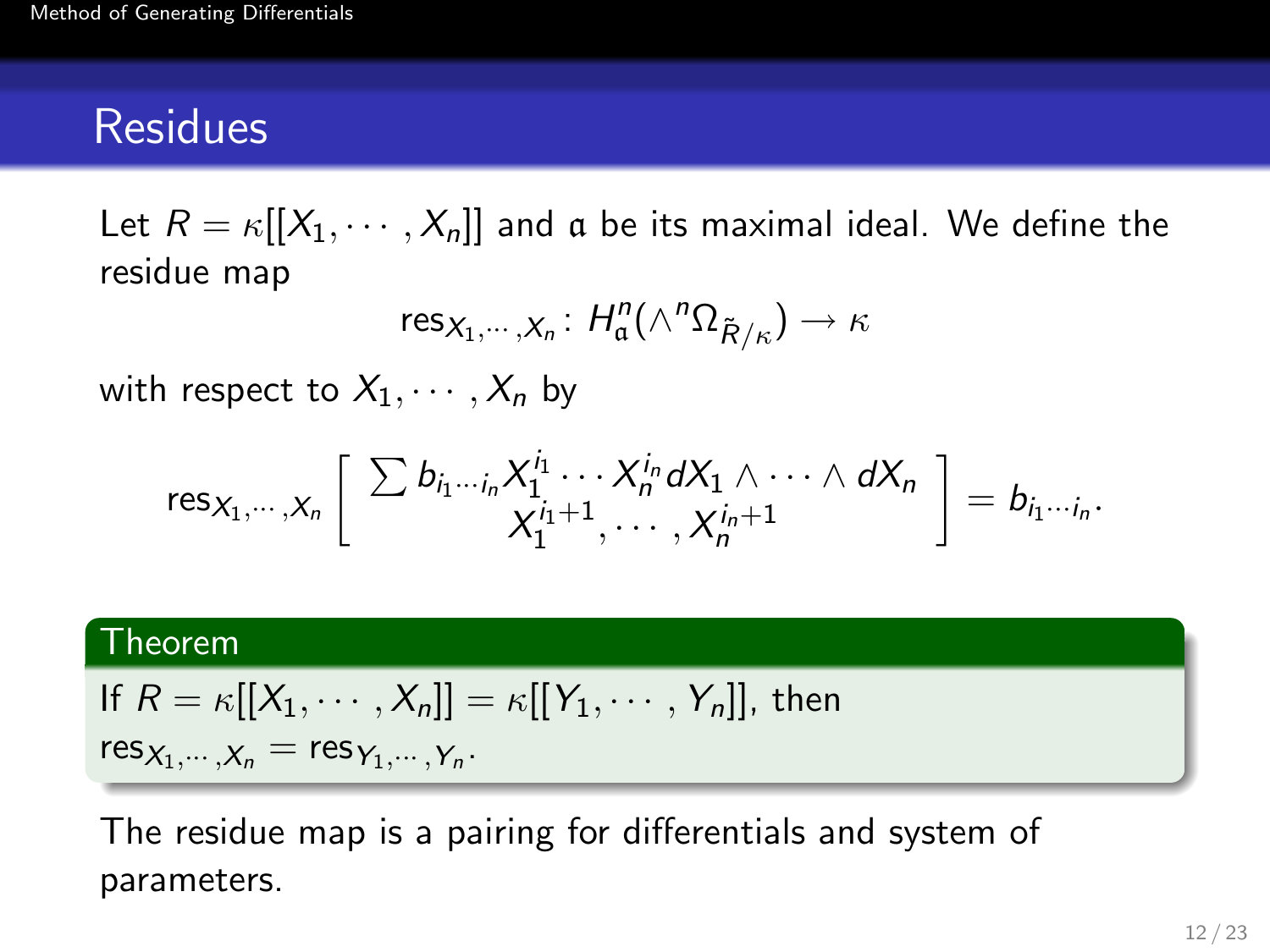#### Saalschützs Theorem

Let a and b be positive integers. Let  $m$  and  $n$  be non-negative integers. Then

$$
\sum_{k\geq 0} {a \choose m-k} {b \choose n-k} {a+b+k \choose k} = {a+n \choose m} {b+m \choose n}.
$$

The identity is from a change of variables  $\kappa[[X_1, X_2]] = \kappa[[Y_1, Y_2]],$ where

$$
\begin{cases}\nX_1 = Y_1/(1+Y_2), \\
X_2 = Y_2/(1+Y_1).\n\end{cases}
$$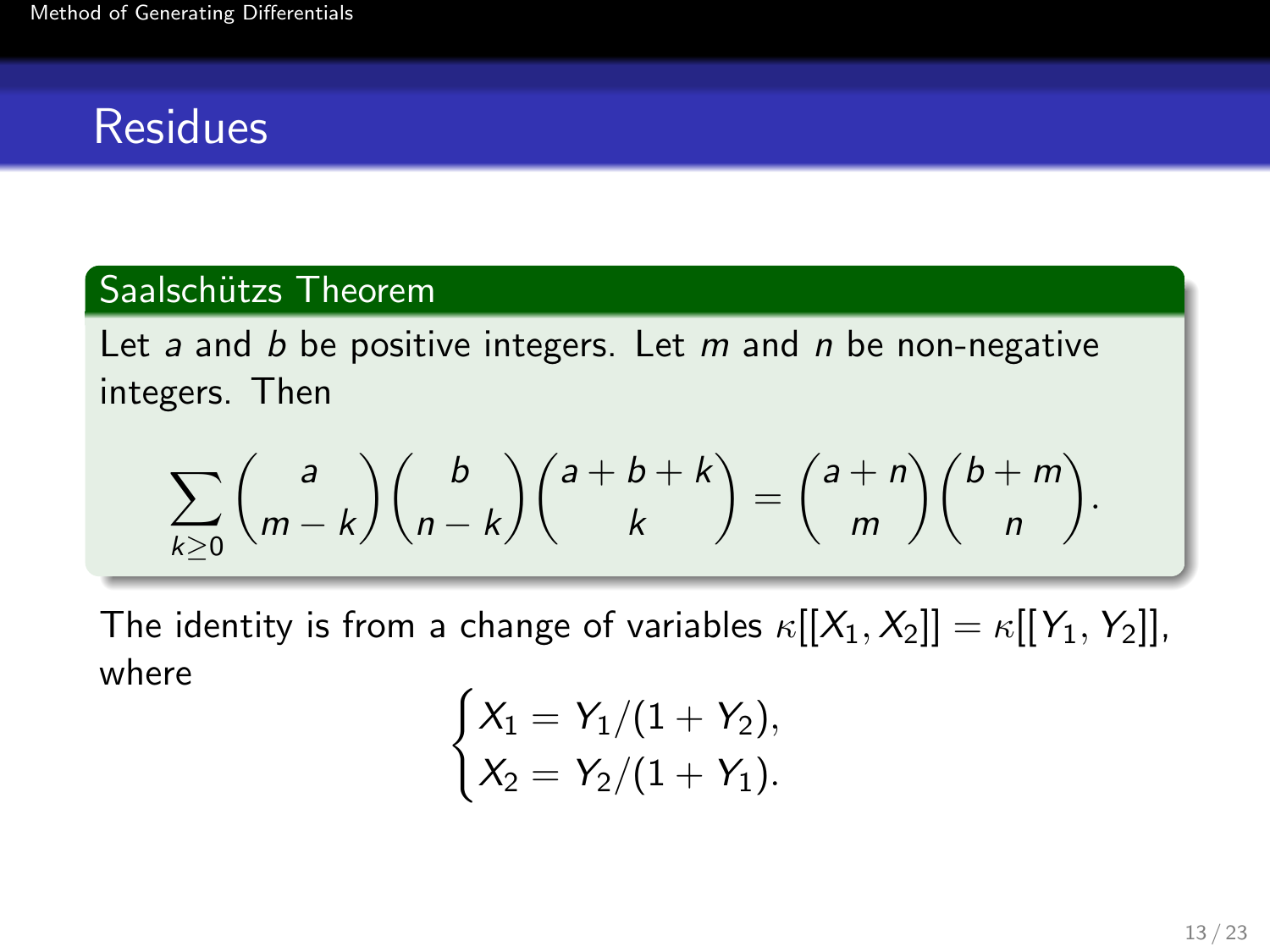From the relation

$$
\begin{cases}\nX_1 = Y_1/(1+Y_2) \\
X_2 = Y_2/(1+Y_1),\n\end{cases}
$$

we have

$$
\begin{cases} 1 + Y_1 = (1 + X_1)/(1 - X_1X_2) \\ 1 + Y_2 = (1 + X_2)/(1 - X_1X_2). \end{cases}
$$

Furthermore,

$$
dY_1 \wedge dY_2 = \frac{\partial (Y_1, Y_2)}{\partial (X_1, X_2)} dX_1 \wedge dX_2 = \frac{(1 + X_1)(1 + X_2)}{(1 - X_1X_2)^3} dX_1 \wedge dX_2.
$$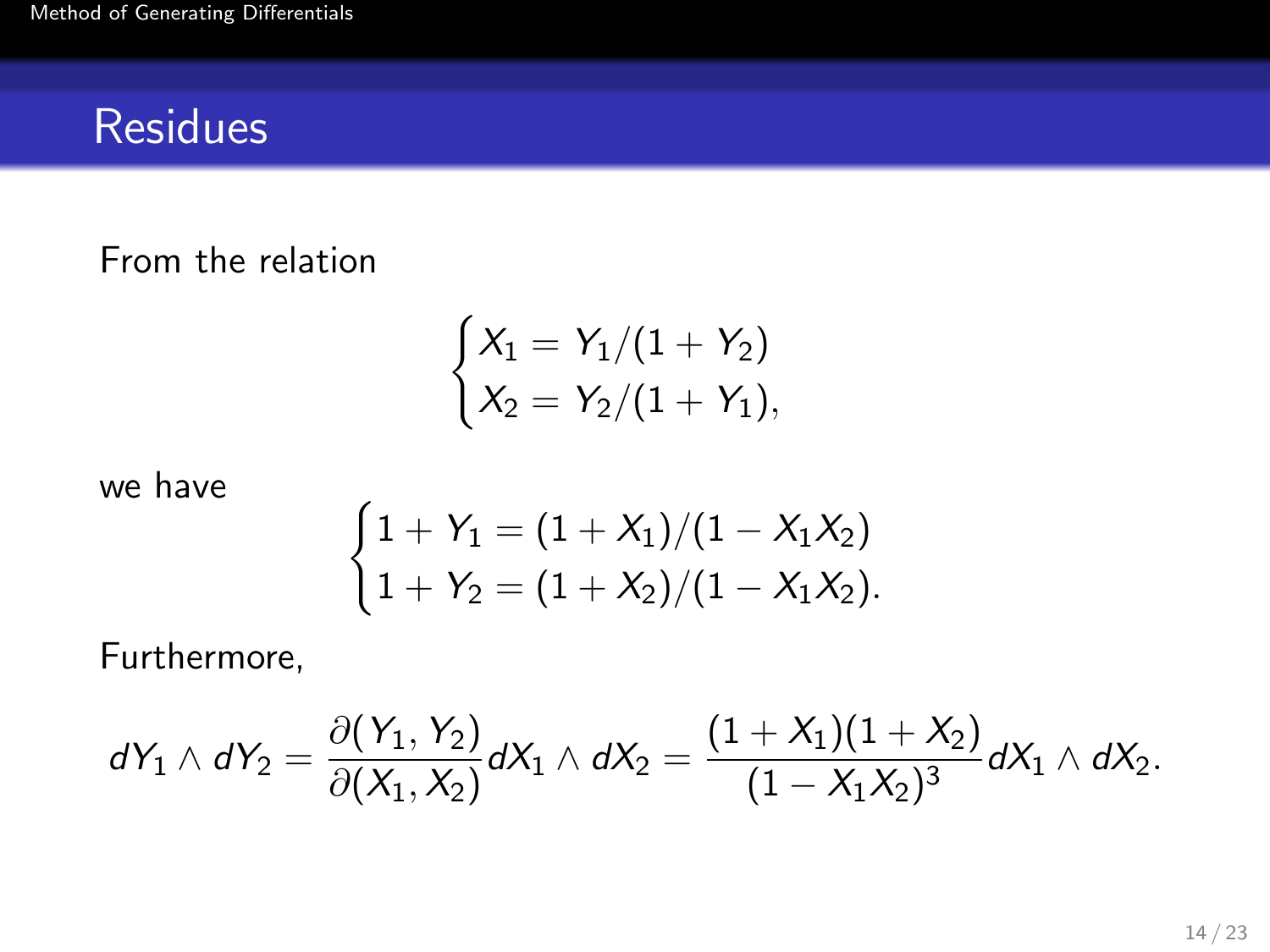The coefficient of  $X_1^m X_2^n \partial(X_1, X_2) / \partial(Y_1, Y_2)$  in the power series  $(1 + Y_1)^{a-1}(1 + Y_2)^{b-1}$  is given by

$$
\text{res}\left[\begin{array}{c} (1+\,Y_1)^{a-1}(1+\,Y_2)^{b-1}dY_1dY_2\\ \chi_1^{m+1},\chi_2^{n+1}\end{array}\right] \\
= \text{res}\left[\begin{array}{c} (1+\,Y_1)^{a+n}(1+\,Y_2)^{b+m}dY_1dY_2\\ Y_1^{m+1},\,Y_2^{n+1}\end{array}\right] = \begin{pmatrix} a+n\\ m\end{pmatrix}\begin{pmatrix} b+m\\ n\end{pmatrix}.
$$

The residue can be also computed in terms of  $x$ . The Saalschützs theorem is recovered from the computation

$$
\mathrm{res} \left[ \begin{array}{c} \frac{(1+X_1)^a(1+X_2)^b}{(1-X_1X_2)^{a+b+1}} dX_1 dX_2 \\ X_1^{m+1}, X_2^{n+1} \end{array} \right] = \sum_{k \geq 0} {a \choose m-k} {b \choose n-k} {a+b+k \choose k}.
$$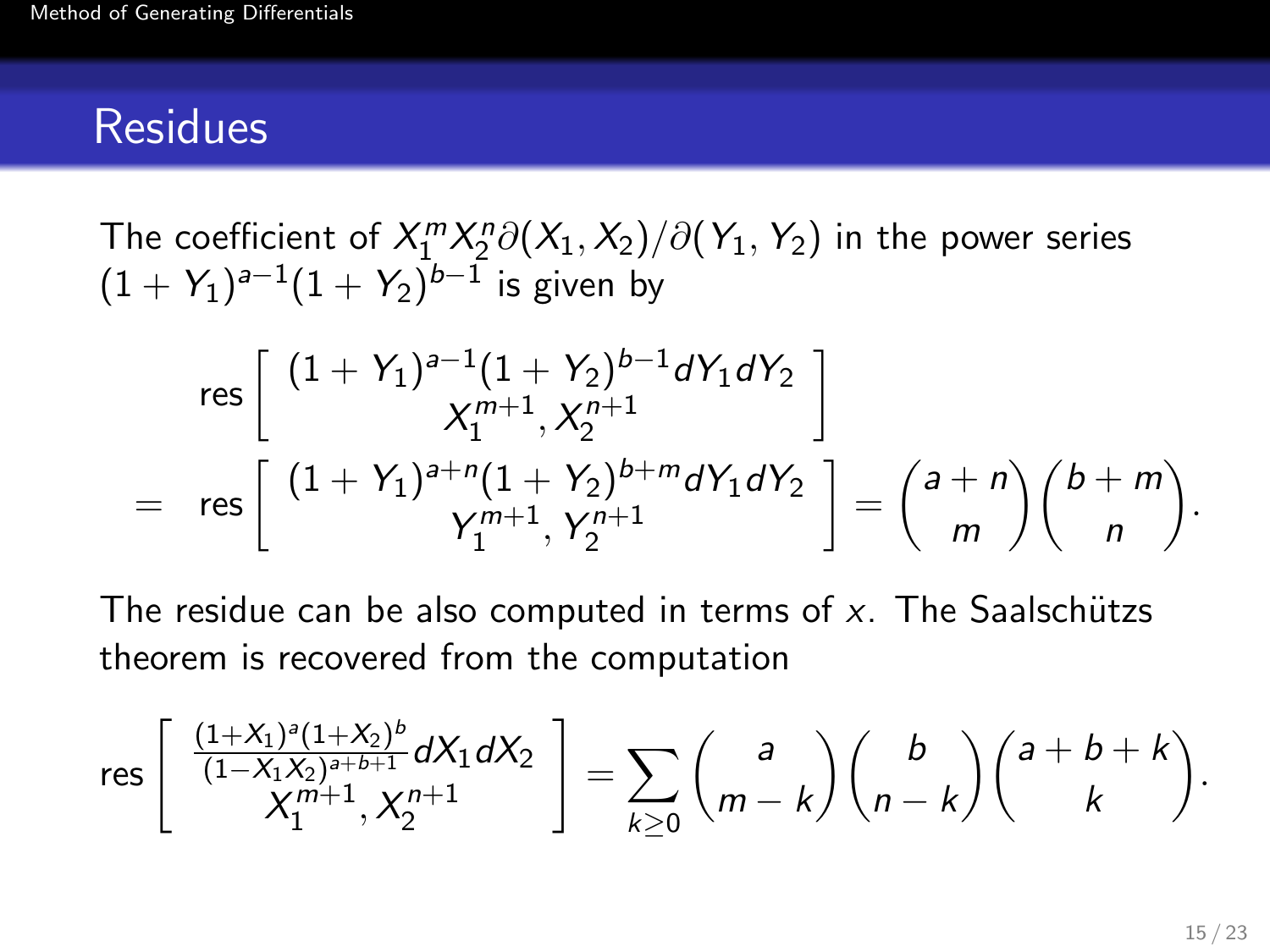# Lagrange Inversion

#### Theorem

Let w be a power series in  $\kappa[[T]]$  defined by  $w = T\phi$  for an invertible power series  $\phi \in \kappa[[T]]$ . Then

$$
[T^n]w(T)^k = \frac{k}{n}[T^{n-k}]\phi(T)^n.
$$

The above formula is built into the framework of residue calculus. Note that  $\kappa[[T]] = \kappa[[w]]$ .

$$
\text{res}\left[\begin{array}{c} w^k dT \\ T^{n+1} \end{array}\right] = \frac{1}{n} \text{ res}\left[\begin{array}{c} dw^k \\ T^n \end{array}\right] = \frac{1}{n} \text{ res}\left[\begin{array}{c} \phi^n dw^k \\ w^n \end{array}\right] = \frac{k}{n} \text{ res}\left[\begin{array}{c} \phi^n dw \\ w^{n-k+1} \end{array}\right]
$$

Therefore

$$
[T^n]w^k = \frac{k}{n}[w^{n-k}]\phi^n.
$$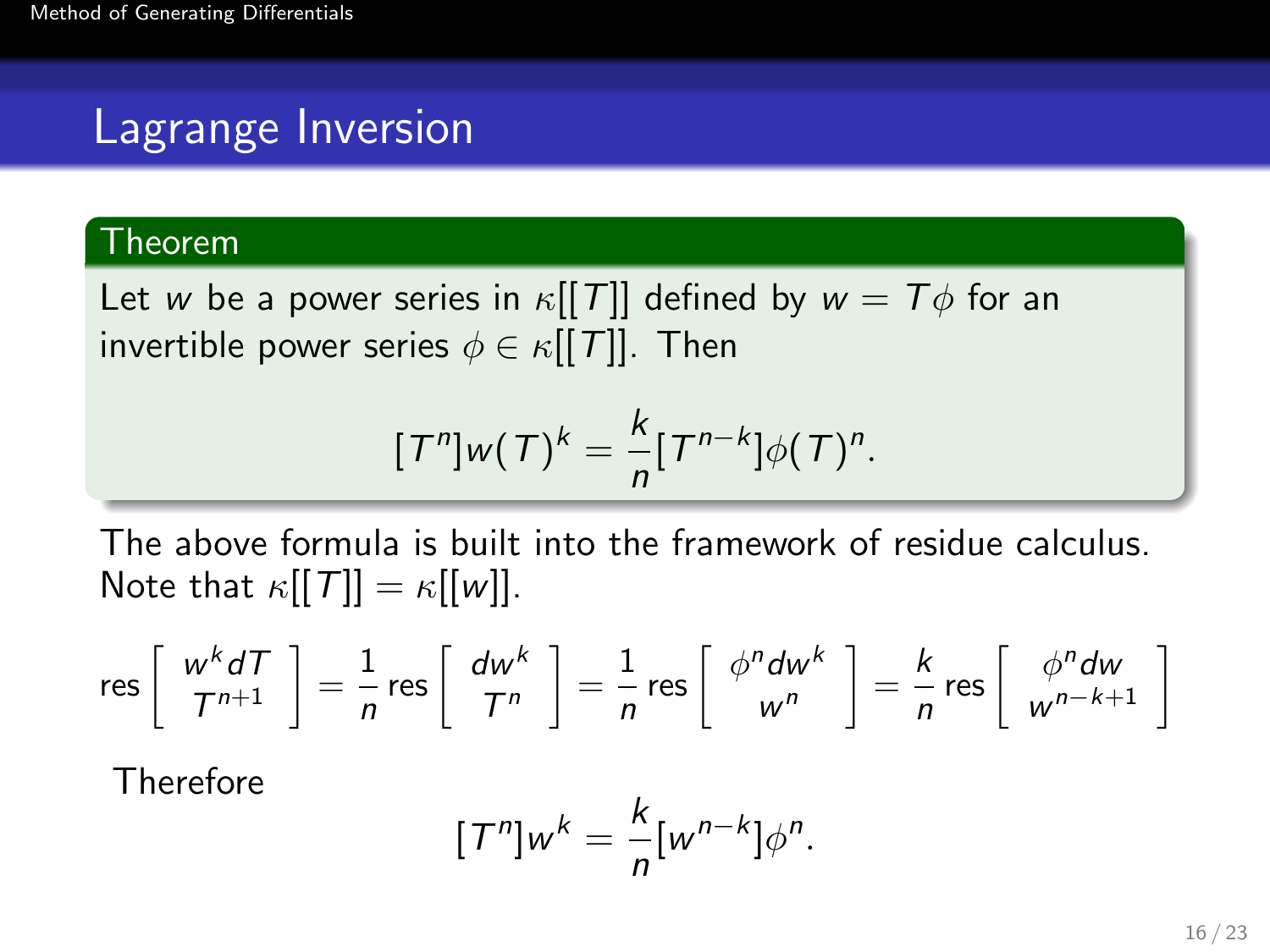### Lagrange Inversion

Catalan numbers  $\mathsf{C}_n$  are defined by the power series  $\mathsf{C} = \sum \mathsf{C}_i X^i$ satisfying  ${\mathsf C}=1+X{\mathsf C}^2$ . Let  $Y:={\mathsf C}-1$ . Then  $\kappa[[X]]=\kappa[[Y]].$ Indeed,

$$
X = \frac{C - 1}{C^2} = \frac{Y}{(1 + Y)^2}.
$$

For  $n > 0$ .

$$
C_n = \text{res}\left[\begin{array}{c} YdX \\ X^{n+1} \end{array}\right] = \frac{1}{n} \text{res}\left[\begin{array}{c} dY \\ X^n \end{array}\right] \\
= \frac{1}{n} \text{res}\left[\begin{array}{c} (1+Y)^{2n} dY \\ Y^n \end{array}\right] = \frac{1}{n} \binom{2n}{n-1}.
$$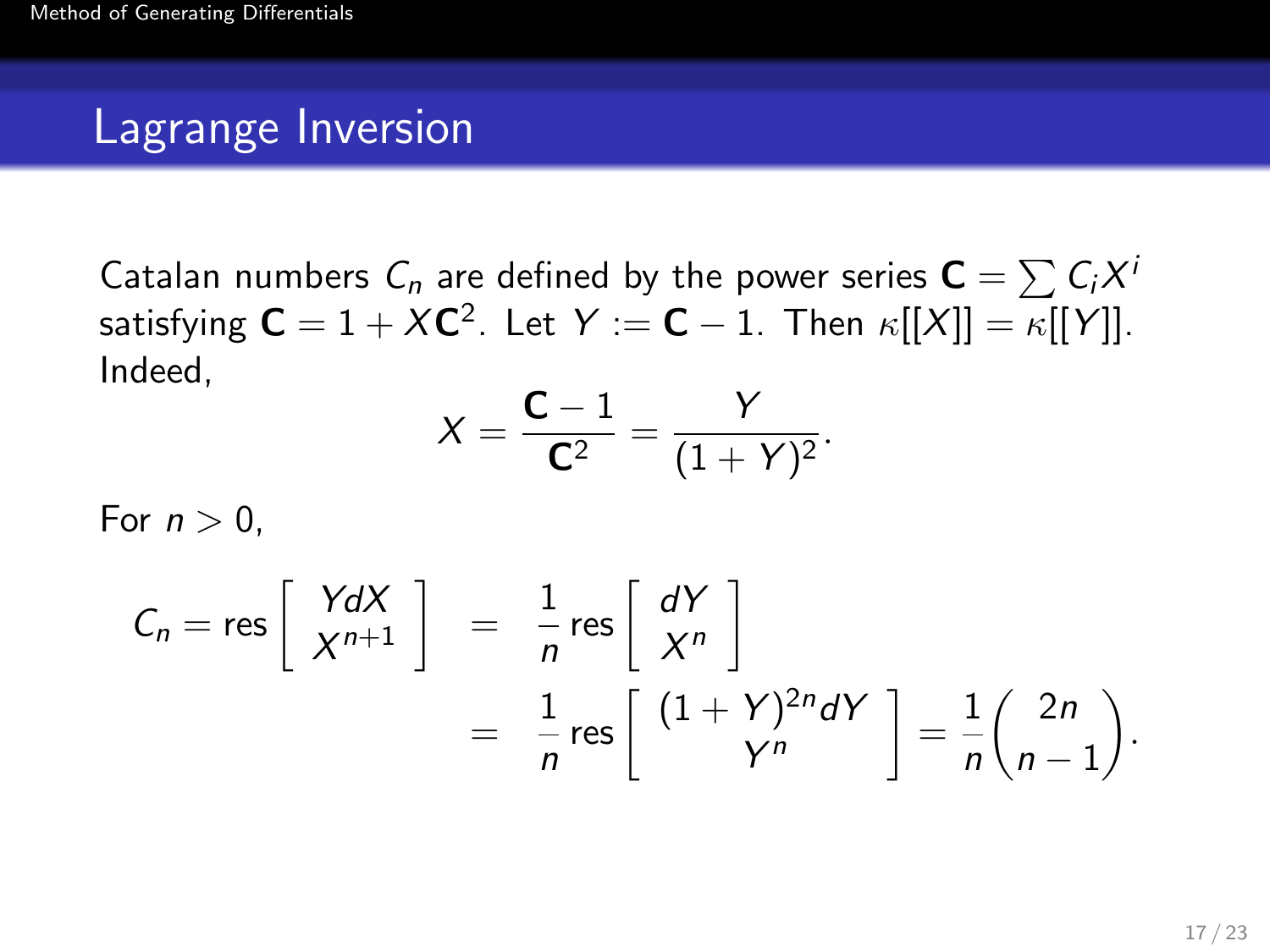# Lagrange Inversion

#### Lagrange-Good formula

Let  $\kappa[[X_1,\cdots,X_n]] = \kappa[[Y_1,\cdots,Y_n]],$  where  $Y_i = X_i\varphi_i$  for an invertible  $\varphi_i$ . Then

$$
\text{res}\left[\begin{array}{c} GdX_1\cdots dX_n\\ X_1^{i_1+1},\cdots, X_n^{i_n+1}\end{array}\right] \\
= \text{res}\left[\begin{array}{c} G\varphi_1^{i_1}\cdots\varphi_n^{i_n} \det(\delta_{ij}-\frac{Y_i}{\varphi_i}\frac{\partial\varphi_i}{\partial Y_j})dY_1\cdots dY_n\\ Y_1^{i_1+1},\cdots, Y_n^{i_n+1}\end{array}\right]
$$

$$
dX_i=d\frac{Y_i}{\varphi_i}=\sum_{j=1}^n\frac{\partial(Y_i/\varphi_i)}{\partial Y_j}dY_j=\frac{1}{\varphi_i}\sum_{j=1}^n(\delta_{ij}-\frac{Y_i}{\varphi_i}\frac{\partial\varphi_i}{\partial Y_j})dY_j.
$$

Lagrange Inversion is indeed a phenomenon of changes of variables.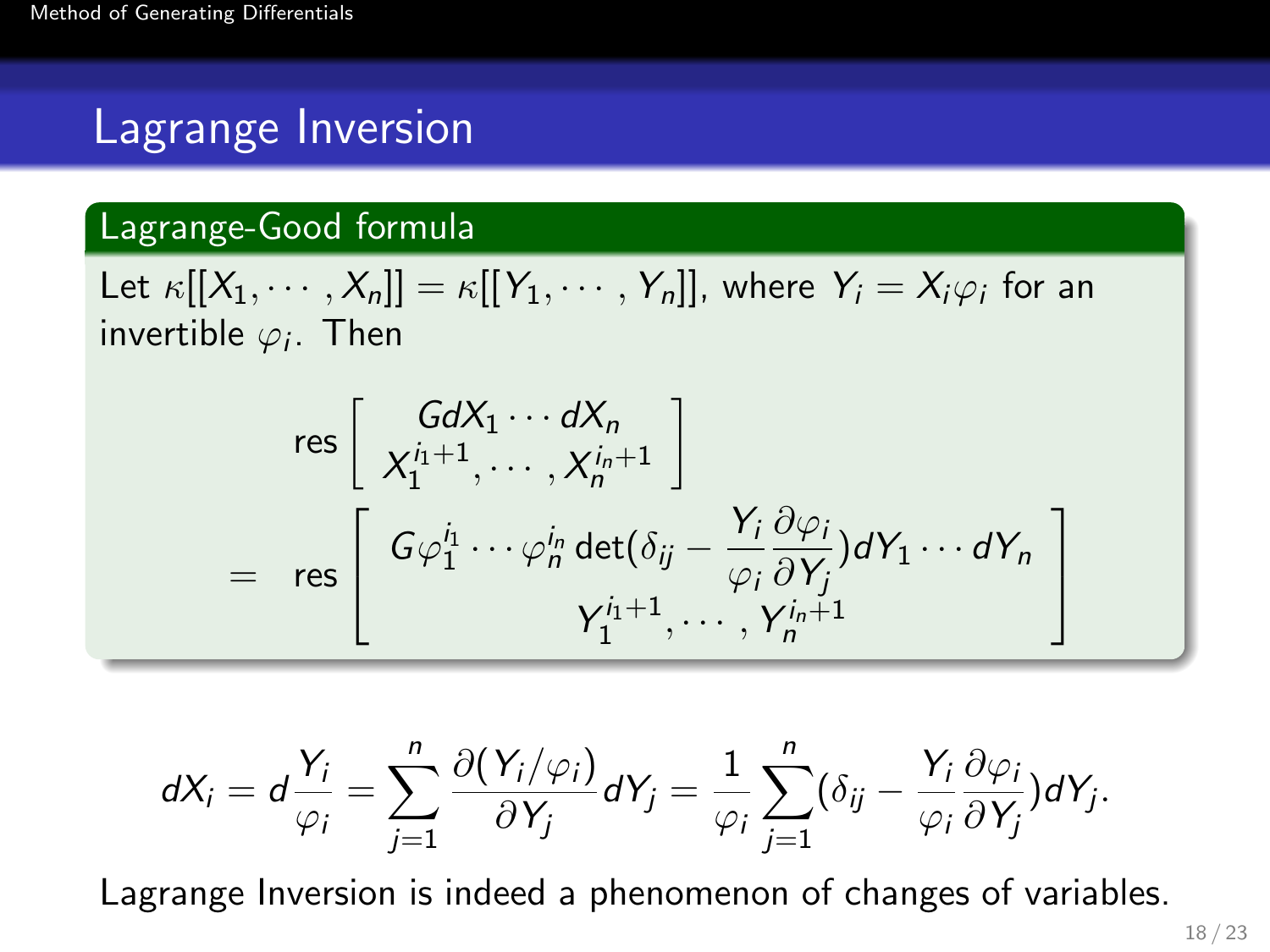## Schauder Bases

A power series ring R over a field  $\kappa$  is a complete metric space.

#### Definition

A sequence  $f_0, f_1, f_2, \dots \in R$  is a Schauder basis if every element in  $R$  can be represented uniquely as  $a_0f_0 + a_1f_a + a_2f_2 + \cdots$  for  $a_0, a_1, a_2, \cdots \in \kappa$ 

- Ordinary Schauder basis:  $(X^k)_{k\geq 0}$
- Exponential Schauder basis:  $(X^k/k!)_{k\geq 0}$ , if char  $\kappa=0$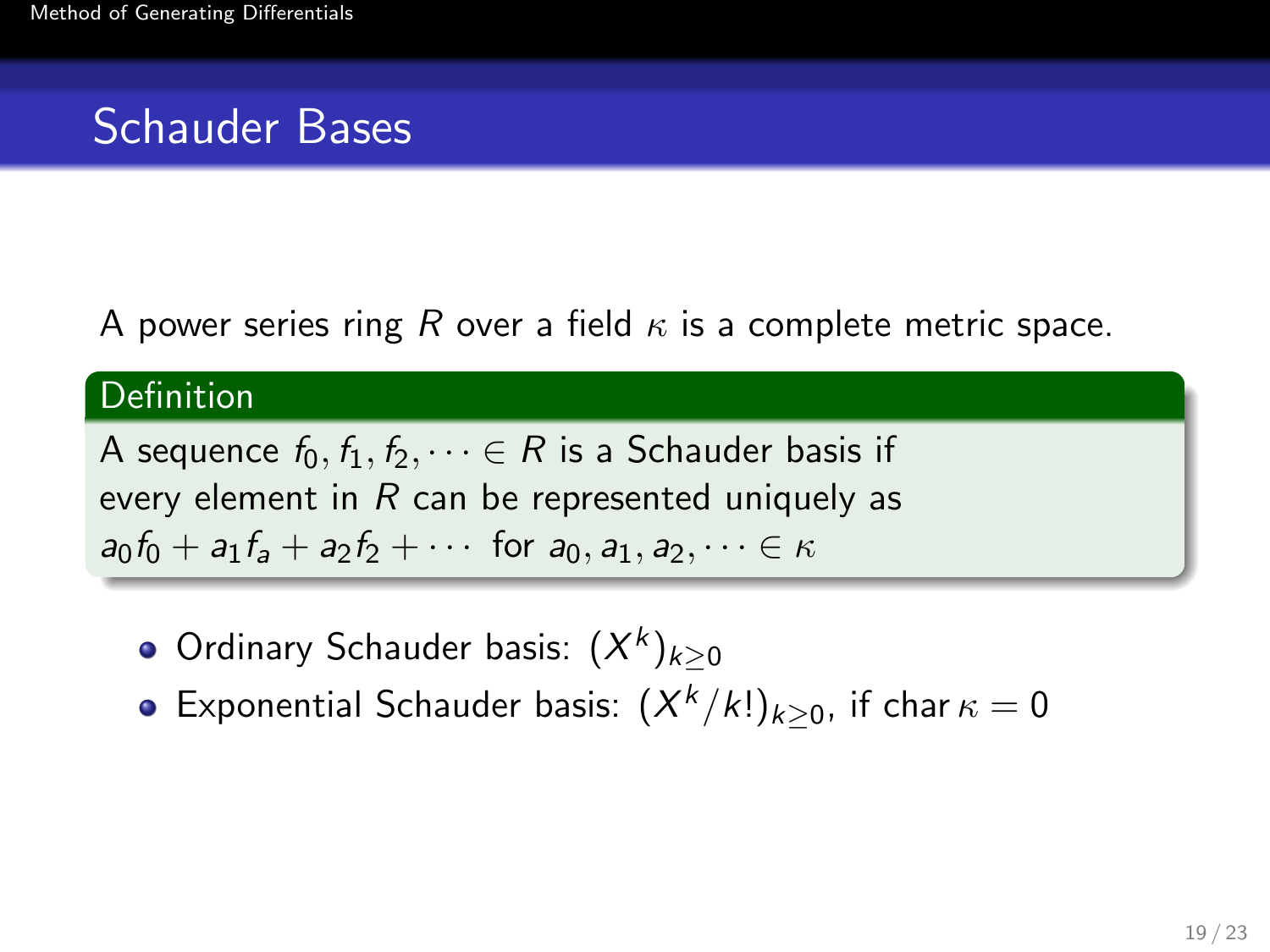# Schauder Bases

### Let  $\kappa[[X]] = \kappa[[Y]]$ .

- Gould-Schauder basis:  $(Y^{k}(1 + X)^{\rho})_{k \geq 0}$ , where  $\rho \in \mathbb{Z}$
- Abel-Schauder basis:  $(Y^k e^{pX})_{k\geq 0}$ , where  $p\in \kappa$  and char  $\kappa = 0$
- Bernoulli-Schauder basis:  $(Y^{k}(X / (e^{X} 1))^p)_{k \geq 0}$ , where  $p \in \mathbb{Z}$  and char  $\kappa = 0$
- Interplay of representations of a power series by two Schauder bases is exactly an inverse relation.
- The theory of Riordan arrays can be explained using Schauder bases.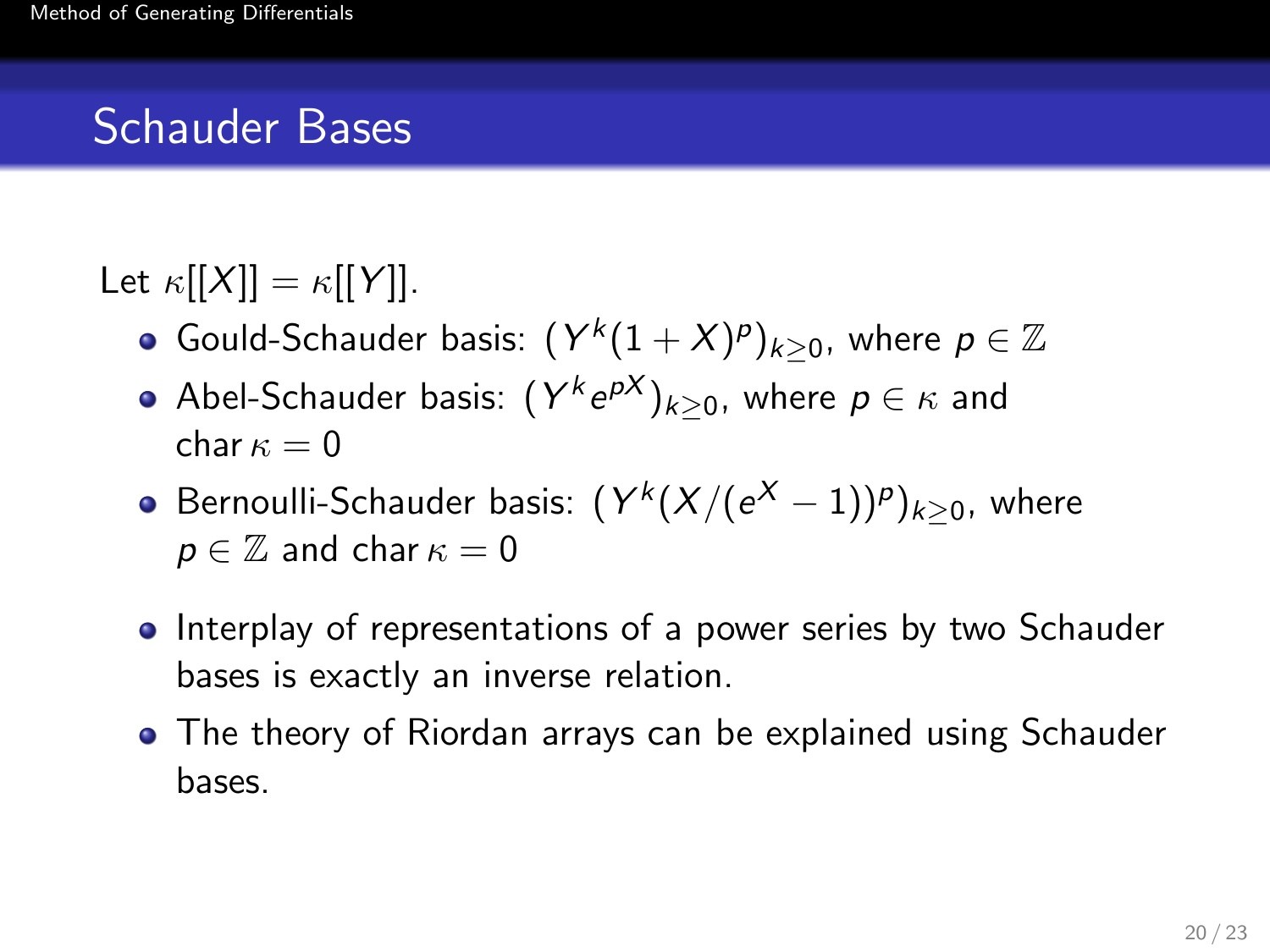# **Comparison**

- Non-canonical vs. Fixed Choice variables
- **Commutative vs. Non-commutative operations**
- Relations vs. Transformations. In linear algebra, a matrix may be interpreted as a linear transformation of vector spaces. It may be also regarded as relations between two sets of vectors. In the literature, a Riordan array is treated as a map for power series. From the viewpoint of Schauder bases, the array is regarded as a relation between two power series.
- **o** Differentials vs. Functions

There is a pairing given by local cohomology residues for differentials and systems of parameters. The pairing is an algebraic analogue of the integration of a differential form on a manifold. It has an effect of equating coefficients in a way independent of choices of a set of variables.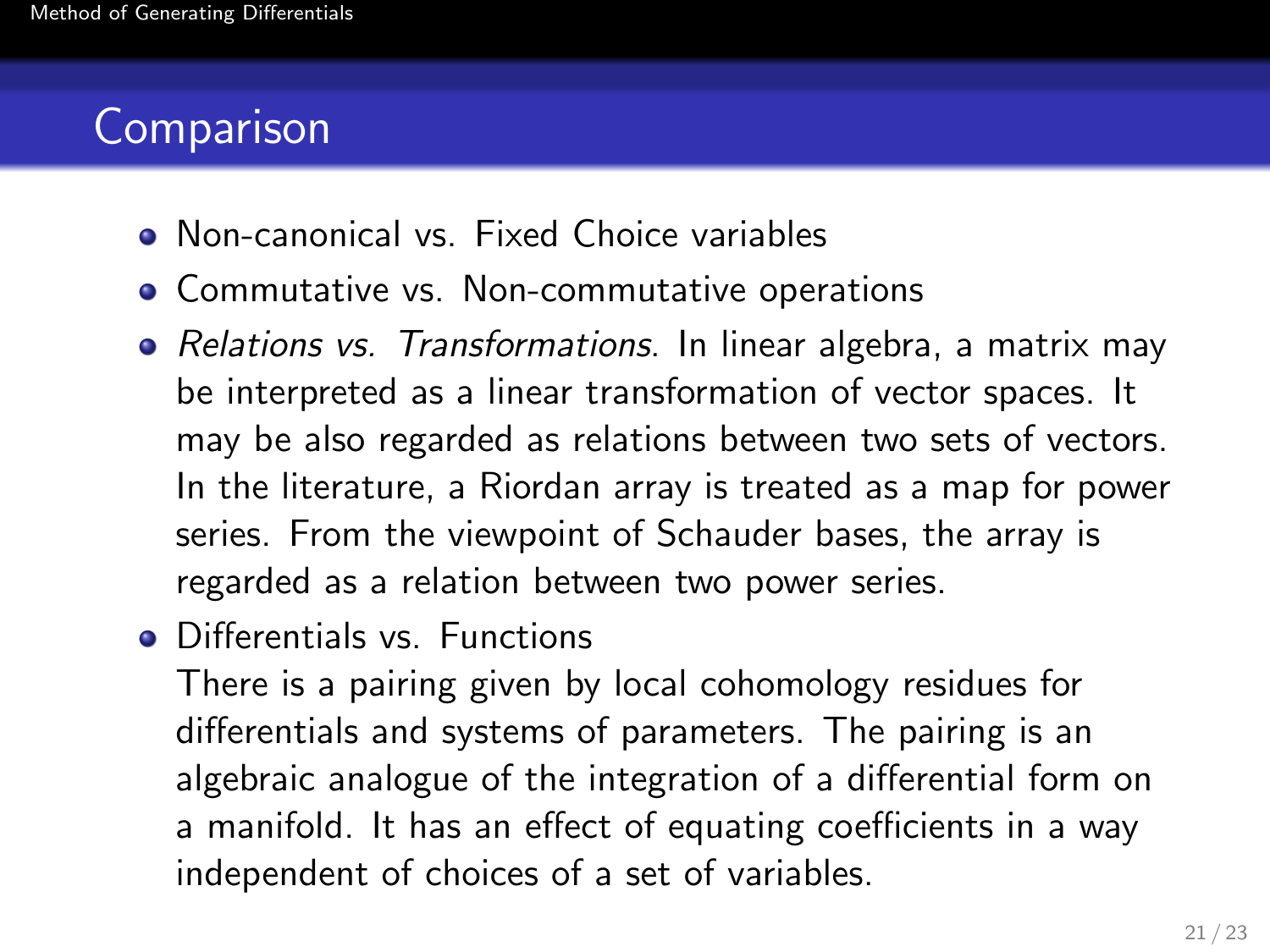# References

- Applications of Residues to Combinatorial Identities. Proc. Amer. Math. Soc., 125(4):1011-1017, 1997.
- Reversion of Power Series by Residues. Comm. Algebra, 26(3):803-812, 1998.
- (with Su-Yun Huang) Bernoulli Numbers and Polynomials via Residues. J. Number Theory, 76:178-193, 1999.
- **•** Residue Methods in Combinatorial Analysis. In Local Cohomology and its Applications, Lecture Notes in Pure and Appl. Math., Vol 226, pp. 255-342, Marcel Dekker, 2002.
- Inverse Relations and Schauder Bases. J. Combin. Theory Ser. A, 97:203-224, 2002.